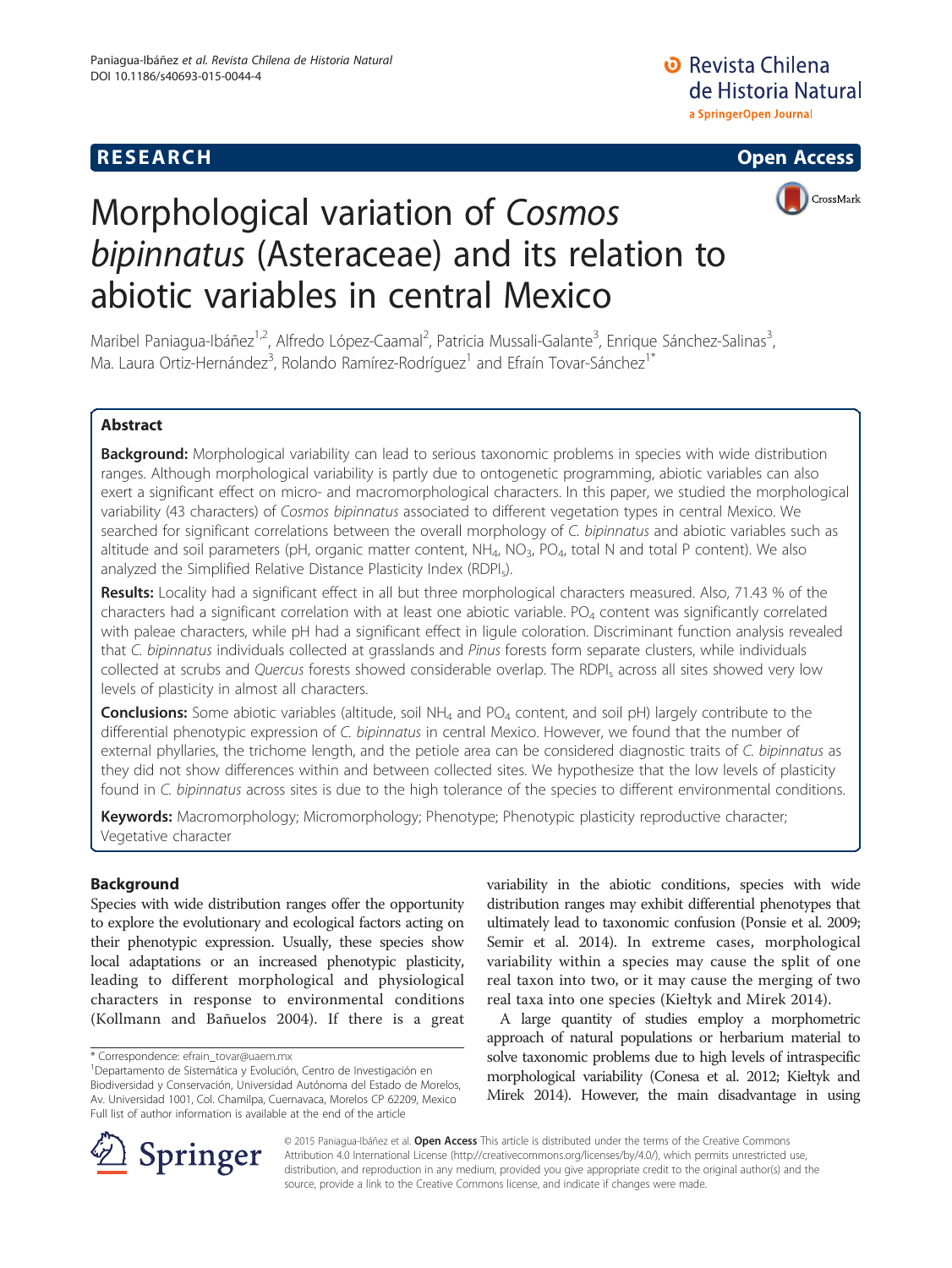<span id="page-1-0"></span>solely a morphometric approach in natural populations is the difficulty to distinguish between factors that originate the observed variation. Genetic diversity and phenotypic plasticity may contribute importantly to the phenotypic variance observed in natural populations (Schlichting [1986](#page-12-0); Nicotra et al. [2010](#page-11-0)). Unless plants are cultivated in uniform conditions (greenhouse experiments), the relative contribution of these factors is unknown. In order to avoid such constraints of morphometric analysis, several authors combine morphological as well as molecular data to disentangle the taxonomic status of a certain population (e.g., Reed and Frankham [2001;](#page-12-0) Kuta et al. [2013](#page-11-0); Stenøien et al. [2014](#page-12-0)). However, even when molecular data reveals the genetic structure of populations, these studies are time consuming and they do not provide with sufficient data that permit the identification of a species under field conditions. Additionally, genetic diversity has been found to be a poor predictor of quantitative genetic variability (Reed and Frankham [2001](#page-12-0)). Moreover, the study of the morphology of a certain taxon in contrasting environmental conditions may permit the identification of morphological diagnostic markers and, thus, avoid potential taxonomic confusions.

Abiotic variables such as water stress, mineral nutrient deficiency, and geographical position may have an effect in the overall plant morphology. For example, latitude is negatively correlated with plant height (Moles et al. [2009](#page-11-0)), while altitude may have a significant effect in leaf morphology and plant height (Ran et al. [2013;](#page-11-0) Vitasse et al. [2013](#page-12-0)). Soil parameters also contribute to different macromorphological character expression in plants. Nitrogen (N) and phosphorous (P) are the two critical limiting elements in plant growth due to their poor availability in the soil. Shifts in availability of these nutrients may lead to changes in root architecture (López-Bucio et al. [2003\)](#page-11-0) and in macromorphological characters (Trubat et al. [2006](#page-12-0)). Another abiotic factor that greatly limits plant growth

and development is water availability. Drought reduces plant growth by affecting several biochemical and physiological processes (Holmgren et al. [2011\)](#page-11-0). As a result, plants under water stress show reduced height measured as stem length (Specht et al. [2001](#page-12-0); Zhang et al. [2004](#page-12-0); Manivannan et al. [2008\)](#page-11-0) and reduced leaf growth and leaf area (Wullschleger et al. [2005;](#page-12-0) Manivannan et al. [2008](#page-11-0); Farooq et al. [2009\)](#page-11-0), and also, water stress reduces head diameter and yield of achenes in sunflowers (Mozaffari et al. [1996](#page-11-0)).

Cosmos bipinnatus Cav. (Asteraceae, Coreopsidae) is an herbaceous annual species with a wide distribution range in Mexico. It can be found mainly in the montane regions of the country (Vargas-Amado et al. [2013](#page-12-0)), where it occupies disturbed sites associated to several vegetation types with contrasting environmental conditions (grasslands, scrubs, Quercus forests and Pinus forests). The stems and leaves of C. bipinnatus are almost glabrous; with the leaves being bipinnate with threadlike segments. The inflorescences usually exhibit purple to pink ligules. However, atypical individuals with white ligules have been recorded. Recently, Paniagua-Ibañez et al. ([2014](#page-11-0)) employed a morphometric approach to propose the intraspecific taxon *C. bipinnatus* var. *albiflorus*, where white ligule individuals are included.

In this study, we explored the intraspecific microand macromorphological variability of C. bipinnatus in four different vegetation types in central Mexico (grasslands, scrubs, Quercus forests, and Pinus forests). We searched for significant relations of the measured morphological characters of C. bipinnatus with abiotic variables such as altitude and several soil parameters (pH, organic matter [OM],  $NH_4$ ,  $NO_3$ , PO<sub>4</sub>, total N and total P content). We hypothesized that the environmental pressure operating at each vegetation type will have a significant effect in the overall morphology of C. bipinnatus. More specifically, we expect that *C. bipinnatus* individuals growing at

| Vegetation type/locality | State        |         | Coordinates (UTM) |      | Soil type |
|--------------------------|--------------|---------|-------------------|------|-----------|
| Grassland                |              |         |                   |      |           |
| Huehuetoca               | Mexico State | 0470736 | 2193770           | 2277 | Vertisol  |
| Santa Martha             | Mexico State | 0459458 | 2108525           | 2840 | Andisol   |
| Scrub                    |              |         |                   |      |           |
| <b>Botanical Garden</b>  | Mexico City  | 0479893 | 2135838           | 2324 | Phaeozem  |
| Concordia                | Mexico State | 0471449 | 2158680           | 2406 | Phaeozem  |
| Pinus forest             |              |         |                   |      |           |
| Tres Marías              | Morelos      | 0474982 | 2108707           | 2882 | Andisol   |
| San Salvador             | Mexico City  | 0489057 | 2122730           | 2667 | Phaeozem  |
| Quercus forest           |              |         |                   |      |           |
| Cerro de la Estrella     | Mexico City  | 0490294 | 2137729           | 2315 | Phaeozem  |
| Parque Ecológico         | Mexico City  | 0479145 | 2129959           | 2573 | Leptosol  |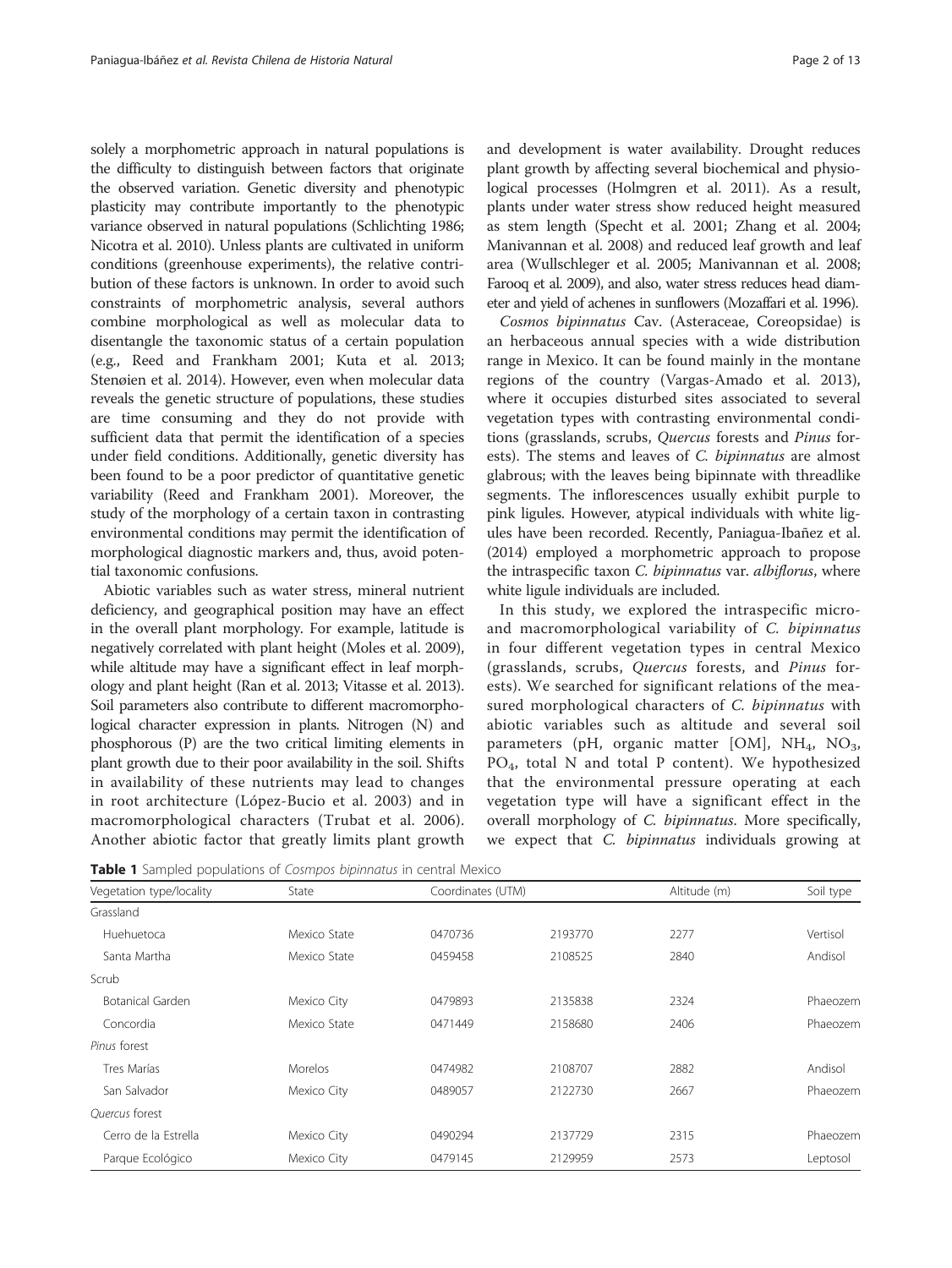Vegetative TH Total individual height cm H1P Height to first peduncle cm Ple Peduncle length cm PW Peduncle width mm NEP Number of external phyllary series no. NIP Number of internal phyllary series no. MWL Maximal width of lamina TL Total laminal length cm PL Petiole length cm TLL Total leaf length cm MWPe Maximal width of petiole mm MVD Midvein diameter mm NS Number of leaf segments no. FA Foliar área com<sup>2</sup> PA Petiole área cm<sup>2</sup> TPL Total palea length mm MWP Maximal width of palea mm OPW Outer phyllary series width mm LOP Length of outer phyllary series mm IPW Inner phyllary series width mm LIP Length of inner phyllary series mm Reproductive FW Fruit width mm FL Fruit length mm TIW Total inflorescence width mm DW Disk width mm IH Inflorescence height mm LN Liqule number no. CL Total corolla length of disk floret mm MWC Maximal width of disk floret's corolla mm DFL Total disk floret length mm LL Length of ligule mm MWLi Maximal width of ligule mm R Red no. G Green no. B Blue Blue no. C Cian Cian no. M Magenta no. Y Yellow no.

Table 2 Micro- and macromorphological characters measured in Cosmos bipinnatus (Continued)

| Micromorphological characters |                 |     |
|-------------------------------|-----------------|-----|
| Trl                           | Trichome length | μm  |
| SI                            | Stomatal index  | no. |
| SL.                           | Stoma length    | μm  |
| SW                            | Stoma width     |     |

drier and warmer sites (i.e., scrubs and grasslands) will exhibit reduced height and shorter reproductive and vegetative structures compared to individuals growing at wetter and more temperate sites (i.e., Pinus forest and Quercus forest).

#### **Methods**

## Study species

Cosmos bipinnatus Cav. is a composite annual herbaceous species belonging to the tribe Coreopsideae (Funk et al. [2009\)](#page-11-0). This species is usually associated to disturbed sites such as roads and agricultural sites. It usually grows as an herb up to 2 m tall with erect, almost glabrous, and slightly branched stems. The leaves of C. bipinnatus may be sessile or with a winged petiole. The lamina is bipinnated with threadlike segments 5–20 mm long and 0.5–3 mm wide with an acuminate apex. The peduncles are up to 30 cm long and may bear one or two inflorescences. The inflorescences exhibit two series of phyllaries which may be lanceolate to ovate-lanceolated. The ligulated flowers are usually liliac, but pink and white may also occur (Rzedowski and Rzedowski [2001](#page-12-0)). Recently, Paniagua-Ibañez et al. [\(2014](#page-11-0)) used a morphometric approach to distinguish between the white and liliac types of C. bipinnatus; the proposed name for the white morph is C. bipinnatus var. albiflorus (Paniagua-Ibañez et al. [2014](#page-11-0)).

Cosmos bipinnatus is distributed in the montane regions of Mexico, particularly in the The Eje Neovolcánico

**Table 3** Mean  $\pm$  standard error and two-way ANOVA results for each soil parameter measured in eight localities in central Mexico

| Soil            |            | Mean $+$ s.e.                                | Units          |      |
|-----------------|------------|----------------------------------------------|----------------|------|
| parameter       |            | Locality $(d.f. = 7)$ Transect $(d.f. = 16)$ |                |      |
| pH              | $10.60***$ | $221**$                                      | $6.65 + 0.05$  |      |
| <b>OM</b>       | $17.96***$ | $1.65$ ns                                    | $6.02 + 0.37$  | %    |
| NH <sub>4</sub> | $5.68***$  | $1.91***$                                    | $15.32 + 0.74$ | ppm  |
| NO <sub>3</sub> | $3.09***$  | $213**$                                      | $9.92 + 0.28$  | ppm  |
| PO <sub>4</sub> | $26.77***$ | $232***$                                     | $7.89 + 0.18$  | ppm  |
| N,              | $11.82***$ | $1.65$ ns                                    | $0.41 + 0.02$  | $\%$ |
| $P_{\rm t}$     | $14.13***$ | $1.71$ ns                                    | $0.07 + 0.01$  | $\%$ |
|                 |            |                                              |                |      |

ns not significant

 $**P < 0.01, **P < 0.001$ 

in Cosmos bipinnatus

Macromorphological

<span id="page-2-0"></span>Table 2 Micro- and macromorphological characters measured

Character abbreviation Character description Units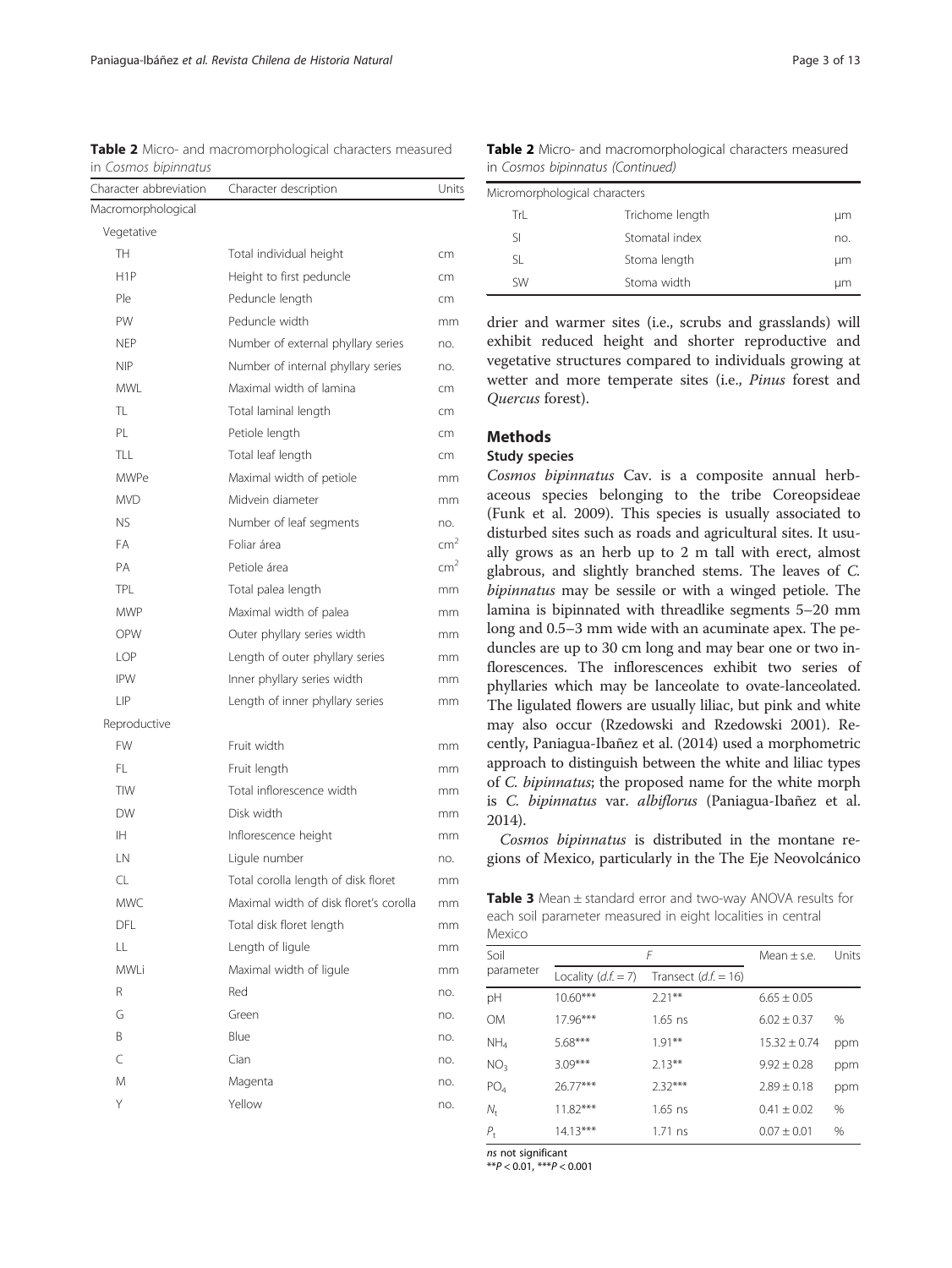<span id="page-3-0"></span>(EN), an orographic system that traverses the central part of the Mexico in an east–west direction (Vargas-Amado et al. [2013\)](#page-12-0). Cosmos bipinnatus may be found at altitudes between 2250 and 2750 m. Due to its complex topography, climates, and geological history, the EN is usually considered a center of diversification of a large number of taxa, including the Asteraceae family (Ramamoorthy et al. [1993](#page-11-0), Turner and Nesom [1998](#page-12-0), Vargas-Amado et al. [2013](#page-12-0)). Within EN, C. bipinnatus may be associated to grasslands, scrubs, and temperate forests dominated by Pinus and/or Quercus. Due to the wide distribution range of C. bipinnatus, this species exhibit a wide phenotypic variation across its range (Rzedowski and Rzedowski [2001\)](#page-12-0).

## Collecting sites and micro- and macromorphometric procedure

For this study, we chose eight localities where C. bipinnatus was the dominant species (Table [1\)](#page-1-0). We chose two sites where *C. bipinnatus* is associated with each of the following vegetation types: grassland (Huehuetoca and Santa Martha), scrub (Botanical Garden, Concordia), Pinus forest (Tres Marías, San Salvador), and Quercus forest (Cerro de la Estrella, Parque Ecológico). The study sites present four soil types: Vertisol, Leptosol, Andisol, and Phaeozem (Driessen and Deckers [2001](#page-11-0)) (Table [1\)](#page-1-0). In each of these sites, three transects of 50 m were drawn; 10 squares of 1  $m<sup>2</sup>$  were marked each 5 m. In each quadrant, we randomly chose one individual of C. bipinnatus with at least three inflorescences and no apparent mechanical damage ( $n = 60$  individuals per vegetation type).

For the macromorphological measurements, we collected six leaves of each individual. Also, from each of the three inflorescences collected, we chose randomly six of the following structures: ligules, inner phyllaries, outer phyllaries, disk florets, pales, and achenes. Due to the fragility of these structures, these parts where attached by adhesive tape to paper, where the macromorphological characters were measured (Table [2](#page-2-0)). In addition, to these characters, we also used computer digitalized images of the ligules of each individual in order to quantify their color (parameters cian, magenta, red, blue, yellow). Images were processed with Adobe Photoshop software (Adobe Systems). Macromorphological characters were classified as reproductive or vegetative in accordance to Table [2](#page-2-0).

For micromorphological analysis, we selected two leaves per individual. Each leaf was conserved with ethanol 70 %. Next, three semipermanent slides of the leaf were done by the replicate technique. These slides were used to determine the types of stoma in C. bipinnatus and the stomatal index (Salisbury [1968\)](#page-12-0). Also, permanent slides of the leaves' epidermis were done. These

| <b>Table 4</b> Mean ± standard error for each morphological variable |  |
|----------------------------------------------------------------------|--|
| measured in eight populations of Cosmos bipinnatus in central        |  |
| Mexico. Nested ANOVA results (F) are also shown                      |  |

| Morphological                 |                       | F                      | Mean $\pm$ s.e.   |  |  |  |
|-------------------------------|-----------------------|------------------------|-------------------|--|--|--|
| variables                     | Locality $(d.f. = 7)$ | Transect $(d.f. = 16)$ |                   |  |  |  |
| Macromorphological characters |                       |                        |                   |  |  |  |
| Vegetative                    |                       |                        |                   |  |  |  |
| PLe                           | 48.82***              | $3.43***$              | $152.81 \pm 2.33$ |  |  |  |
| PW                            | 77.21***              | $9.03***$              | $1.31 \pm 0.01$   |  |  |  |
| <b>NEP</b>                    | $1.17$ ns             | $1.63$ ns              | $8.01 \pm 0.01$   |  |  |  |
| <b>NIP</b>                    | $2.55*$               | 2.95***                | $8.01 \pm 0.01$   |  |  |  |
| <b>MWL</b>                    | $119.42***$           | 39.29***               | $66.19 \pm 0.66$  |  |  |  |
| TL                            | 162.35***             | $31.40***$             | $83.86 + 0.61$    |  |  |  |
| PL                            | 32.76***              | $25.16***$             | $6.43 \pm 0.07$   |  |  |  |
| TLL                           | 182.29***             | 39.56***               | $90.67 \pm 0.64$  |  |  |  |
| <b>MWPe</b>                   | 64.59***              | 35.75***               | $3.12 \pm 0.03$   |  |  |  |
| <b>MVD</b>                    | 71.99***              | 18.85***               | $1.41 \pm 0.02$   |  |  |  |
| <b>NS</b>                     | 132.98***             | $30.94***$             | $9.41 \pm 0.04$   |  |  |  |
| <b>FA</b>                     | 177.83***             | 73.75***               | $9.77 \pm 0.18$   |  |  |  |
| PA                            | 1.84 ns               | $1.51$ ns              | $0.14 \pm 0.01$   |  |  |  |
| <b>TPL</b>                    | 172.36***             | 10.88***               | $8.07 \pm 0.03$   |  |  |  |
| <b>MWP</b>                    | 204.28***             | 27.60***               | $1.48 + 0.01$     |  |  |  |
| <b>OPW</b>                    | 813.39***             | 35.56***               | $2.72 \pm 0.1$    |  |  |  |
| LOP                           | 2147.51***            | 65.10***               | $7.95 \pm 0.03$   |  |  |  |
| <b>IPW</b>                    | 1615.34***            | 66.48***               | $4.02 \pm 0.02$   |  |  |  |
| ЦP                            | $5.94***$             | $1.27$ ns              | $10.31 \pm 0.25$  |  |  |  |
| Reproductive                  |                       |                        |                   |  |  |  |
| FW                            | 25.21***              | $17.28***$             | $1.43 \pm 0.02$   |  |  |  |
| FL                            | 169.80***             | 17.88***               | $7.04 \pm 0.03$   |  |  |  |
| TIW                           | 230.20***             | $3.47***$              | $51.68 \pm 0.5$   |  |  |  |
| DW                            | $1.01$ ns             | $1.00$ ns              | $19.56 \pm 9.79$  |  |  |  |
| ΙH                            | 71.78***              | $12.41***$             | $10.84 \pm 0.12$  |  |  |  |
| LN                            | $10.99***$            | $8.98***$              | $8.07 \pm 0.03$   |  |  |  |
| CL                            | 114.91***             | 72.34***               | $5.34 \pm 0.02$   |  |  |  |
| MWC                           | 25.21***              | 17.28***               | $1.43 \pm 0.02$   |  |  |  |
| DFL                           | 169.80***             | $17.88***$             | $7.04 \pm 0.03$   |  |  |  |
| LL                            | 1741.35***            | 18.78***               | $28.53 \pm 0.11$  |  |  |  |
| MWLi                          | 2857.95***            | 67.06***               | $14.85 \pm 0.07$  |  |  |  |
| Micromorphological characters |                       |                        |                   |  |  |  |
| TrL                           | $1.61$ ns             | 2.27 ns                | $111.72 \pm 2.01$ |  |  |  |
| SI                            | $7.60***$             | $0.07$ ns              | $76.85 \pm 1.17$  |  |  |  |
| SL                            | 13.92***              | $3.71***$              | $30.16 \pm 0.25$  |  |  |  |
| SW                            | $12.71***$            | $6.27***$              | $20.64 \pm 0.22$  |  |  |  |

ns not significant

 $*P < 0.05$ ,  $*P < 0.01$ ,  $*+P < 0.001$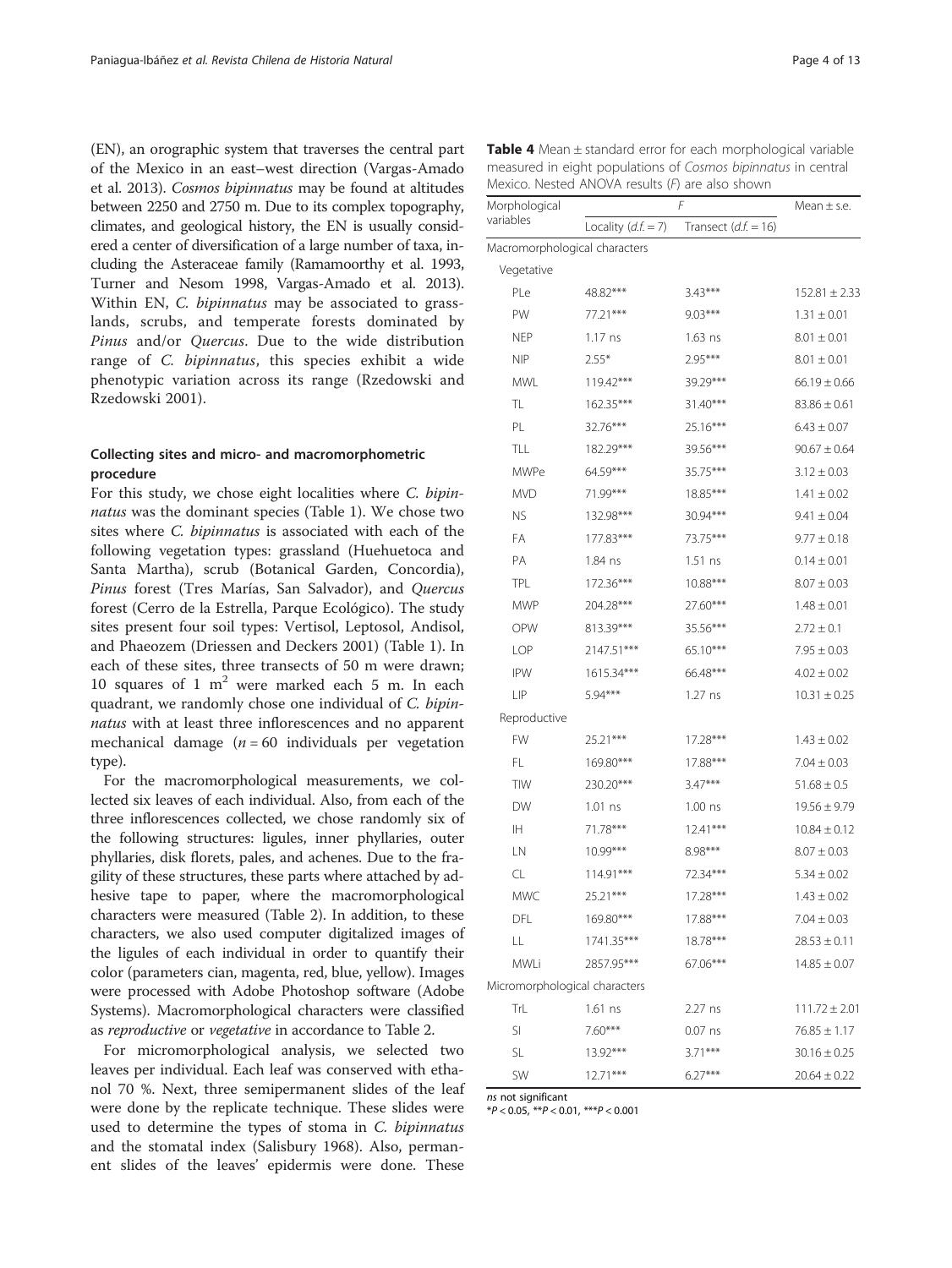<span id="page-4-0"></span>slides were analyzed by high vacuum scanning electron microscopy (HVSEM) and by differential interference contrast microscopy (DICM). We used these slides to characterize the trichomes and papillae present in C. bipinnatus.

#### Soil analysis

In order to characterize the soil, we systematically collected four soil samples along a transect of 40 m (we collected a sample each 10 m). For the soil analysis, we weighted 200 g of dry soil which was previously sieved with a 2-mm mesh. For each sample, we quantified the following variables: pH, content of organic matter (MO; measured with a Total Organic Carbon Analyzer, the  $CO<sub>2</sub>$  carbon released during the combustion was measured by Non-Dispersive Infrared Detection), ammonium content (NH4; quantified after a extraction with KCl), nitrate content  $(NO<sub>3</sub>;$  quantified through ion

Table 5 Regression analysis between morphological variables measured in Cosmos bipinnatus and abiotic variables in central Mexico. Only variables with significant correlations ( $P < 0.05$ ) are shown

| Morphological                 |                | Altitude                 |                          |                   | $\mathsf{PO}_4$          |       | $P_{\rm t}$              |                          | pH                       |                | OM                       |                          | $N_{\rm t}$       | NO <sub>3</sub>          |           |                          |
|-------------------------------|----------------|--------------------------|--------------------------|-------------------|--------------------------|-------|--------------------------|--------------------------|--------------------------|----------------|--------------------------|--------------------------|-------------------|--------------------------|-----------|--------------------------|
| character                     | $\overline{R}$ | $R^2$                    | $\overline{R}$           | $R^2$             | $\overline{R}$           | $R^2$ | $\overline{R}$           | $R^2$                    | $\overline{R}$           | $R^2$          | $\overline{R}$           | $R^2$                    | $\overline{R}$    | $R^2$                    | $\bar{R}$ | $R^2$                    |
| Macromorphological characters |                |                          |                          |                   |                          |       |                          |                          |                          |                |                          |                          |                   |                          |           |                          |
| Vegetative                    |                |                          |                          |                   |                          |       |                          |                          |                          |                |                          |                          |                   |                          |           |                          |
| TH                            | $-0.45$        | 0.20                     | $\overline{\phantom{0}}$ |                   |                          |       |                          |                          |                          |                |                          |                          |                   |                          |           |                          |
| H <sub>1</sub> P              | $-0.67$        | 0.44                     | 0.44                     | 0.19              |                          |       |                          |                          |                          |                |                          |                          |                   |                          |           |                          |
| Ple                           | $\overline{a}$ | $\overline{a}$           |                          |                   |                          |       |                          |                          |                          |                | 0.67                     | 0.45                     | 0.44              | 0.19                     |           |                          |
| PW                            | 0.74           | 0.55                     | $-0.51$                  | 0.26              |                          |       | 0.69                     | 0.47                     |                          |                |                          | $\overline{a}$           |                   |                          |           |                          |
| <b>MWL</b>                    |                |                          | 0.45                     | 0.20              | 0.43                     | 0.18  | $\overline{a}$           |                          |                          |                |                          |                          |                   |                          |           |                          |
| TL.                           | $-0.46$        | 0.21                     | 0.43                     | 0.18              | $\equiv$                 |       |                          |                          |                          |                |                          |                          |                   |                          |           | $\overline{\phantom{0}}$ |
| TLL                           | $-0.46$        | 0.21                     | 0.42                     | 0.18              | $\overline{\phantom{0}}$ |       |                          |                          |                          |                |                          |                          |                   |                          |           |                          |
| MWPe                          | 0.45           | 0.20                     | $\qquad \qquad -$        |                   |                          |       |                          |                          |                          |                |                          |                          |                   |                          |           | $\overline{\phantom{0}}$ |
| <b>MVD</b>                    |                |                          |                          |                   |                          |       | $-0.52$                  | 0.26                     |                          |                | $-0.54$                  | 0.28                     | $-0.42$           | 0.17                     |           |                          |
| PA                            |                | ÷                        | $-0.41$                  | 0.16              | ÷                        |       |                          |                          |                          |                |                          | $\overline{\phantom{0}}$ |                   |                          |           |                          |
| <b>TPL</b>                    | $-0.56$        | 0.31                     | $\overline{a}$           | $\equiv$          | 0.68                     | 0.46  |                          |                          | 0.42                     | 0.18           | $\overline{\phantom{0}}$ | $\overline{\phantom{0}}$ | $-0.55$           | 0.30                     |           |                          |
| <b>MWP</b>                    | $-0.57$        | 0.32                     | 0.59                     | 0.34              | 0.52                     | 0.27  |                          |                          | $\overline{a}$           | $\overline{a}$ | L,                       | $\overline{a}$           | $\overline{a}$    | L.                       |           |                          |
| OPW                           |                | $\equiv$                 |                          |                   | 0.41                     | 0.17  | 0.49                     | 0.24                     |                          | $\equiv$       | 0.49                     | 0.24                     | $\equiv$          |                          |           | $\overline{\phantom{0}}$ |
| LOP                           |                | $\overline{\phantom{0}}$ | 0.53                     | 0.28              | 0.49                     | 0.24  | 0.59                     | 0.34                     |                          | $\equiv$       | 0.56                     | 0.31                     | $\qquad \qquad -$ |                          |           |                          |
| <b>IPW</b>                    |                | L.                       | 0.46                     | 0.21              | 0.47                     | 0.22  | 0.41                     | 0.16                     |                          |                |                          | L.                       |                   |                          |           |                          |
| $LIP$                         |                |                          |                          | $\overline{a}$    | 0.73                     | 0.53  | $\overline{a}$           |                          |                          |                |                          |                          |                   |                          |           |                          |
| Reproductive                  |                |                          |                          |                   |                          |       |                          |                          |                          |                |                          |                          |                   |                          |           |                          |
| TIW                           |                |                          |                          | $\overline{a}$    | 0.52                     | 0.28  | 0.41                     | 0.16                     |                          |                |                          |                          |                   |                          |           |                          |
| <b>DW</b>                     |                |                          | $-0.41$                  | 0.16              | $\qquad \qquad -$        | L     |                          |                          |                          |                |                          |                          |                   |                          |           |                          |
| $\ensuremath{\mathsf{IH}}$    |                | $\overline{\phantom{0}}$ | 0.42                     | 0.18              | $-0.45$                  | 0.21  |                          |                          |                          |                |                          |                          |                   | $\overline{\phantom{0}}$ | $-0.56$   | $-0.31$                  |
| DFL                           |                |                          |                          | $\qquad \qquad =$ | 0.62                     | 0.39  |                          |                          |                          |                |                          |                          |                   |                          |           |                          |
| LL                            |                |                          | 0.41                     | 0.17              | 0.53                     | 0.28  | $\overline{\phantom{0}}$ |                          |                          |                |                          |                          |                   |                          |           |                          |
| MWLi                          |                | $\equiv$                 | 0.46                     | 0.21              | 0.50                     | 0.25  | 0.43                     | 0.19                     | $\overline{\phantom{0}}$ | $\equiv$       | 0.45                     | 0.16                     |                   |                          |           |                          |
| R                             | $-0.52$        | 0.27                     | $\overline{ }$           | $\overline{a}$    | 0.48                     | 0.23  |                          |                          | 0.56                     | 0.32           | L.                       |                          |                   |                          |           |                          |
| G                             | $-0.49$        | 0.23                     | $\overline{a}$           |                   |                          |       |                          |                          | 0.56                     | 0.31           |                          |                          |                   |                          |           |                          |
| B                             | $\overline{a}$ | $\overline{\phantom{0}}$ |                          |                   |                          |       |                          | $\overline{\phantom{0}}$ | 0.58                     | 0.34           |                          |                          |                   |                          |           |                          |
| $\subset$                     | 0.49           | 0.24                     | $\overline{a}$           |                   | $-0.48$                  | 0.23  |                          | L.                       | $-0.51$                  | 0.26           |                          |                          |                   |                          |           |                          |
| M                             | 0.42           | 0.17                     | $\overline{a}$           |                   |                          |       |                          |                          | $-0.46$                  | 0.21           |                          |                          |                   |                          |           |                          |
| Micromorphological characters |                |                          |                          |                   |                          |       |                          |                          |                          |                |                          |                          |                   |                          |           |                          |
| $\mathsf{S}\mathsf{I}$        |                |                          | $-0.42$                  | 0.17              |                          |       | $-0.47$                  | 0.21                     |                          |                | $-0.46$                  | 0.21                     |                   |                          |           |                          |
| SL                            | 0.55           | 0.30                     | $\overline{\phantom{0}}$ |                   |                          |       |                          |                          |                          |                |                          |                          |                   |                          |           | $\overline{\phantom{0}}$ |

DF discriminant function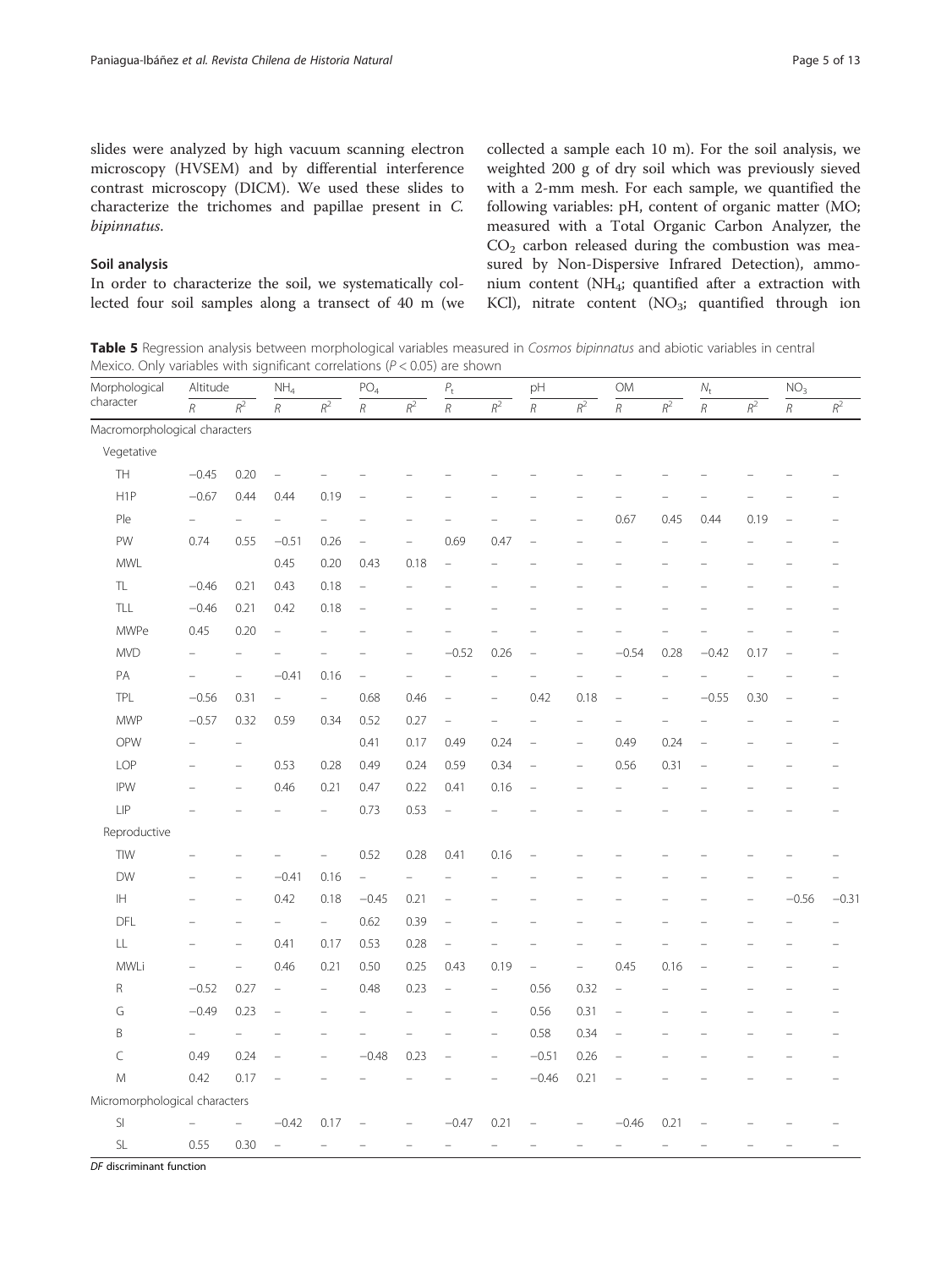<span id="page-5-0"></span>capillary electrophoresis), phosphate content  $(PO_4)$ , total nitrogen content  $(N_t;$  following the method of Bremmer ([1965](#page-11-0))) and total phosphorous ( $P_t$ ; measured through the method developed by Bray and Kurtz ([1945\)](#page-11-0); Table [3\)](#page-2-0).

#### Data analyses

In order to determine the effect of collecting site (locality), transect and individual on the micro- and macromorphological characters measured in C. bipinnatus, we conducted nested Analysis of Variance (ANOVA). Individuals were nested within transect, and the latter within collecting site. All discontinuous data were transformed as  $[(x)$  ½ + 0.5 (Zar [2010](#page-12-0)). We conducted two-way ANOVA to determine the effect of collecting site and transect on the soil parameters measured. Also, regression analyses were performed between altitude and the soil parameters measured.

Then, to determine the relation between the abiotic variables (altitude, soil parameters) and the morphology of C. bipinnatus, we conducted regression analysis between these data sets. Discriminant function analysis (DFA) was used to determine how macromorphological characters separate individuals into groups. We establish vegetation type as the predictor variable of the groups. For DFA, we excluded the variables that showed correlation coefficients >0.6 in order to improve the performance of the analysis. Also, we performed linear regression analyses with vegetation type as independent variable and the morphological characters as dependent variables. For this analysis, we rank vegetation types along an environmental gradient according to increasing water availability and decreasing temperature (Scrub—Grassland—Quercus forest—Pinus forest).

For each character measured, we calculated the Simplified Relative Distance Plasticity Index (RDPI<sub>s</sub>; Valladares et al. [2006\)](#page-12-0). The RDPI<sub>s</sub> measures the relative distances between the mean values of the chosen characters measured for all pairwise comparisons of vegetation types. The values of  $RDPI<sub>s</sub>$  range from 0 (no plasticity) to 1 (maximal plasticity). For more details of calculation of  $RDPI<sub>s</sub>$  revise Valladares et al. ([2006\)](#page-12-0).

Finally, to determine the intercorrelation within vegetative and reproductive characters, the Pearson product moment correlation was computed between both data sets. JMP software version 11 (SAS Institute, Cary, NC) was used for all statistical analyses.

#### Results

Nested ANOVA revealed a significant effect of collecting site (locality) in all macromorphological vegetative (except for number of external phyllary series and petiole area) and reproductive characters (except disk width), as well as micromorphological characters (except trichome length; Table [4\)](#page-3-0). Transect had a significant effect in all

macromorphological vegetative (except number of external phyllary series, petiole area and length of inner phyllary series) and reproductive characters (except disk width). Also, transect had an effect in all but two (trichome length and stomatal index) micromorphological characters. In a similar fashion, locality had a significant effect in all soil parameters measured, while locality had a significant effect in all but three (OM,  $N_t$ , and  $P_t$ ) soil parameters (Table [3\)](#page-2-0). However, altitude did not have a significant effect on any soil parameter, except for NH4 content, which exhibited a negative correlation with altitude ( $R^2 = 0.29$ ,  $R = -0.54$ ,  $P < 0.05$ ).

Regression analyses showed that 71.43 % of the morphological characters measured in C. bipinnatus had an effect with at least one of the abiotic variables (altitude and soil parameters) considered in this study (Table [5](#page-4-0)). Five vegetative characters, five reproductive characters, and two micromorphological characters did not have a significant effect with any of the abiotic variables. The remainder characters were significantly related with at least one abiotic variable (Table [5](#page-4-0)). No obvious patterns

Table 6 Standardized canonical discriminant function coefficients of morphological variables measured in Cosmos bipinnatus in eight populations in central Mexico

| Morphological variable | DF1     | DF <sub>2</sub> |
|------------------------|---------|-----------------|
| TH                     | $-0.49$ | 0.28            |
| H <sub>1</sub> P       | 0.14    | 0.01            |
| Ple                    | 0.15    | 0.32            |
| PW                     | 0.26    | $-0.69$         |
| <b>NEP</b>             | 0.06    | 0.02            |
| <b>NIP</b>             | 0.07    | $-0.03$         |
| <b>MWL</b>             | $-0.14$ | 0.39            |
| PL                     | 0.04    | $-0.08$         |
| MWPe                   | 0.36    | $-0.23$         |
| <b>NS</b>              | $-0.40$ | 0.23            |
| PA                     | 0.03    | 0.01            |
| TPL                    | $-0.02$ | 0.34            |
| <b>MWP</b>             | 0.14    | $-0.15$         |
| LIP                    | 0.16    | 0.17            |
| FW                     | $-0.10$ | $-0.33$         |
| FL                     | $-0.57$ | $-0.39$         |
| <b>DW</b>              | 0.58    | 0.18            |
| IH.                    | 0.29    | 0.09            |
| LN                     | 0.05    | $-0.10$         |
| CL                     | 0.09    | 0.06            |
| MWC                    | 0.17    | 0.13            |
| Υ                      | $-0.06$ | $-0.24$         |
| Eigenvalue             | 2.67    | 1.93            |
| Percent variation      | 52.98   | 38.25           |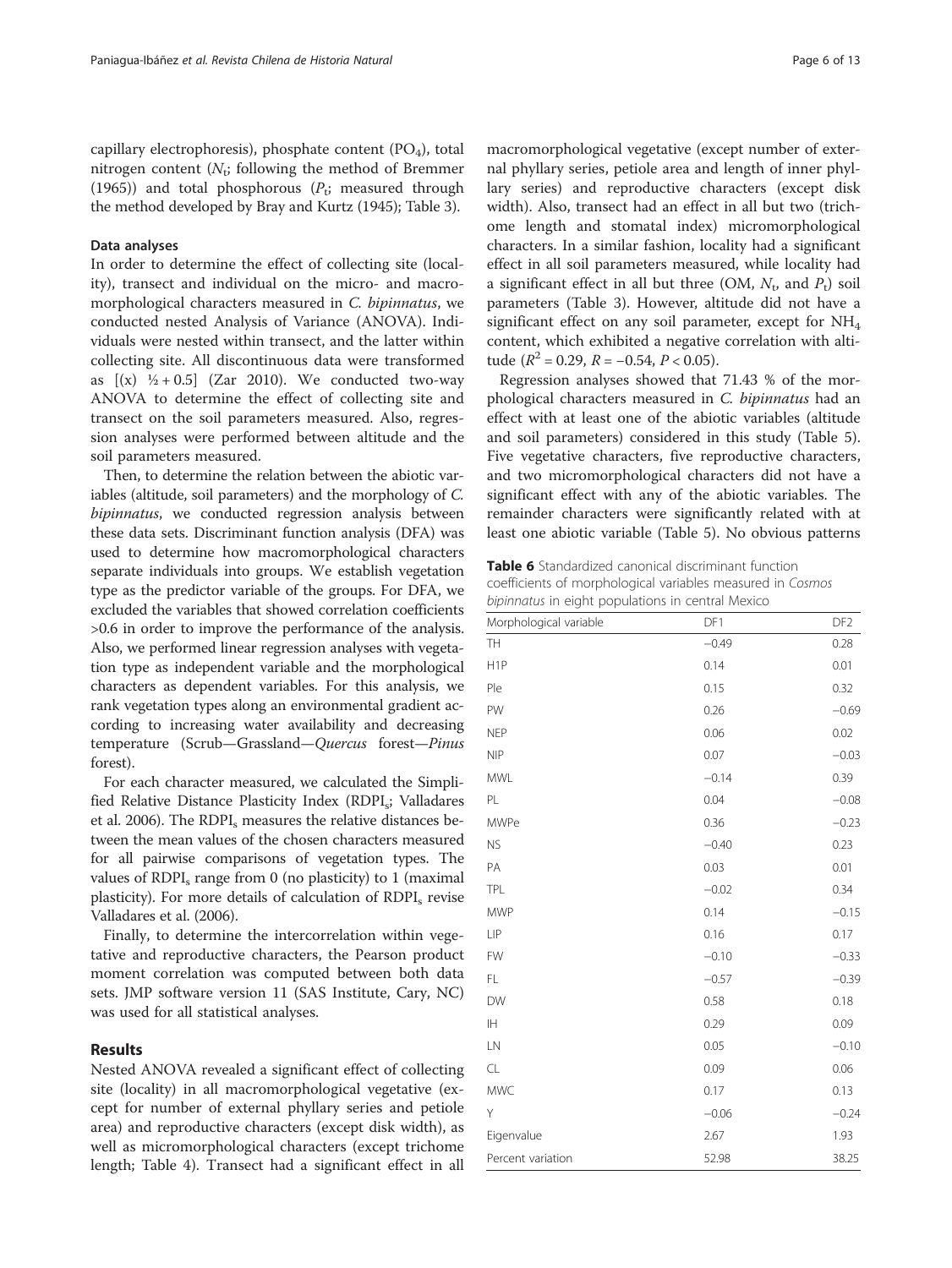<span id="page-6-0"></span>arise from these analyses. However, it is interesting to outline the relation between  $PO<sub>4</sub>$  content and palea and phyllary-related characters. Soil pH had a significant effect in all characters related with ligule color. Altitude and PO4 also had an effect in ligule color (Table [5](#page-4-0)). Finally, NH4 content was significantly related with the length and width of leaves, paleae, and ligules. It is noteworthy that the vast majority (92.30 %) of the values of  $R^2$  < 0.35 (Table [5](#page-4-0)).

DFA with vegetation type as the grouping variable generated two significant discriminant functions (DF) that explained 91.23 % of the variation in the original data set. Length variables of disk, fruit, and total individual height had the highest standardized canonical discriminant function coefficients in DF1, while the width of lamina, paleae, and peduncle length and the maximal width of lamina showed the highest discriminant function coefficients in DF2 (Table [6](#page-5-0)). A plot of canonical scores of DF2 vs DF1 was generated (Fig. 1). In general, C. bipinnatus individuals collected at grasslands and Pinus forests show almost no overlap with individuals collected at another vegetation type. However, indivduals collected at scrubs and Quercus forests show extensive overlap in the ordination space (Fig. 1).

Regression analyses with vegetation type as independent variable and all morphological characters as dependent variables revealed that 44 % of the characters were affected by the environmental gradient (scrub—grassland—Quercus forest—Pinus forest) total individual height and leaf size-related characters decreased along the environmental gradient. In contrast, reproductive characters tend to increase along the gradient. In particular, ligule characters and floral characters were affected by the environmental gradient. Also, the length and width of stomata increased along the environmental gradient (Table [7\)](#page-7-0).

The RDPI<sub>s</sub> showed that the morphological characters measured in C. bipinnatus showed low plasticity values across sites. Only 6.97 % of all characters showed plasticity values above 0.2, while 44.18 % of the characters showed plasticity values close to zero (<0.9; Table [8\)](#page-8-0).

A matrix of pairwise correlation between macromorphological characters is shown in Additional file [1](#page-11-0). All characters showed correlation with at least one character. We found that ligule, bract, foliar, and phyllary sizerelated characters showed massive correlations within themselves. Particularly, ligule width and ligule length were correlated with 76.31 and 68.42 % of the characters, respectively. On the other hand, ligule number was correlated with only 8 % of the characters. Fruit width showed correlation with only 18.42 % of the characters. Finally, characters related with ligule color showed an overall low percentage of correlations with other characters (Additional file [1](#page-11-0)).

Finally, permanent slides analyzed through HVSM and DICM revealed the presence of simple uniseriated trhicomes in the leaf epidermis of C. bipinnatus. Also, papillae

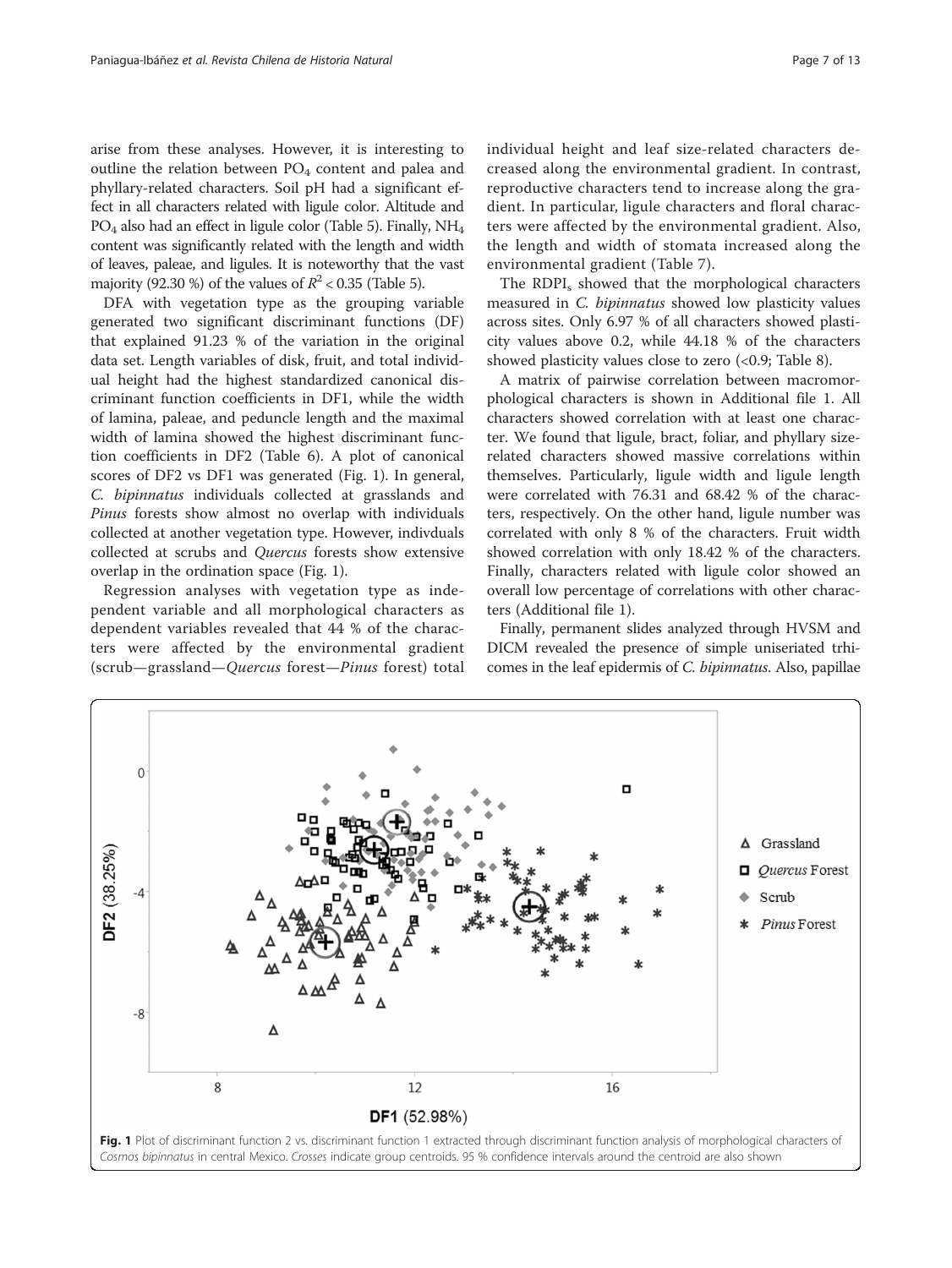<span id="page-7-0"></span>Table 7 Effect of the environmental gradient (scrub-grassland —Quercus forest—Pinus forest) on morphological characters revealed by regression analysis. Only morphological variables with significant relations with the environmental gradients are shown ( $P < 0.05$ ). For character description refer to Table [2](#page-2-0)

| Character                     | $R^2$                           | R       | $F_{(3238)}$ |
|-------------------------------|---------------------------------|---------|--------------|
| Macromorphological vegetative |                                 |         |              |
| <b>TH</b>                     | 0.18                            | $-0.42$ | 54.62        |
| PW                            | 0.13                            | 0.36    | 36.77        |
| TL                            | 0.10                            | $-0.32$ | 26.93        |
| TLL                           | 0.09                            | $-0.30$ | 24.17        |
| OPW                           | 0.10                            | 0.32    | 28.78        |
| LOP                           | 0.06                            | 0.24    | 16.28        |
| <b>IPW</b>                    | 0.15                            | 0.39    | 43.82        |
|                               | Macromorphological reproductive |         |              |
| FW                            | 0.02                            | 0.14    | 6.89         |
| <b>TIW</b>                    | 0.19                            | 0.44    | 58.91        |
| <b>DW</b>                     | 0.17                            | 0.41    | 51.88        |
| ΙH                            | 0.05                            | 0.22    | 14.96        |
| CL                            | 0.10                            | 0.32    | 27.08        |
| <b>MWC</b>                    | 0.07                            | 0.26    | 18.05        |
| DFL                           | 0.13                            | 0.36    | 36.54        |
| LL                            | 0.14                            | 0.37    | 39.5         |
| MWLi                          | 0.11                            | 0.33    | 30.21        |
| C                             | 0.11                            | 0.33    | 31.49        |
| Micromorphological            |                                 |         |              |
| <b>SL</b>                     | 0.11                            | 0.33    | 5.99         |
| SW                            | 0.10                            | 0.32    | 5.23         |

were found in the leaf margins as well as in the secondary veins, while stomata were also present (Fig. [2](#page-9-0)). Two types of stomata were found: anisocytic and anomocytic.

### **Discussion**

Species with wide distribution ranges usually exhibit broad morphological variability. Abiotic variables may have a significant effect on the phenotype of a species. As a consequence, assessing morphological variability in widespread species often brings taxonomic confusion, due to the wide array of phenotypes that taxa may exhibit (Geng et al. [2006;](#page-11-0) Conesa et al. [2012;](#page-11-0) Kiełtyk and Mirek [2014;](#page-11-0) Paniagua-Ibañez et al. [2014](#page-11-0)). In this study, we assessed the morphological variability of *C. bipinna*tus under field conditions and its relation to abiotic conditions (altitude and soil parameters).

The analyses performed in this study revealed that 40 out of 43 characters had a significant effect on vegetation type and transect as revealed by nested ANOVA results (Table [4\)](#page-3-0). This finding reveals that C. bipinnatus shows a

broad morphological variation. This result is in accordance with previous taxonomic work (e.g., Rzedowski and Rzedowski [2001](#page-12-0)). Despite the great morphological variability shown by C. bipinnatus, we were able to identify some characters that may be considered as diagnostic traits. The number of external phyllaries, trichome length, and petiole area did not show a significant effect of locality and transect as revealed by ANOVA. These characters show low dispersion values, and thus, we propose that these can be employed as species diagnostic morphological characters (Table [4\)](#page-3-0).

Although we found high morphological variability of C. bipinnatus, the RDPI, across all sites showed that almost all characters showed plasticity values close to zero (Table [8](#page-8-0)). We explain these findings with the following argument. Cosmos bipinnatus is a species associated to human-disturbed sites (e.g., roadsides, agricultural sites) and early succession stages (Rzedowski and Rzedowski [2001](#page-12-0); Vargas-Amado et al. [2013\)](#page-12-0). As such, these species often exhibit a high tolerance to adverse conditions such as high solar exposure and drought (Hobbs and Huenneke [1992](#page-11-0); Andraski and Bundy [2003](#page-11-0)), exhibiting physiological adaptations to these particular conditions (Caplan and Yeakley [2013\)](#page-11-0). So, we hypothesize that the populations of C. bipinnatus sampled in this study are not in severe physiological stress, resulting in low values of phenotypic plasticity across all sites. Previous studies have demonstrated that agricultural habitats and human-disturbed habitats are heterogeneous habitats regarding nutrient availability, leading to population differentiation and ultimately leading to contrasting morphologies within sites (Leiss and Müller-Schärer [2001\)](#page-11-0). Thus, the heterogeneity of the environmental conditions on a small spatial scale (within sites and transects) could be the main source of phenotypic variation for C. bipinnatus. In order to test this hypothesis, future studies should obtain pure lines of C. bipinnatus and perform reciprocal transplants in contrasting environments in order to evaluate precisely the contribution of phenotypic plasticity in this species.

## Differential morphological expression of C. bipinnatus under different vegetation types

We expected that individuals growing at scrubs and grasslands would exhibit a smaller height with small reproductive and vegetative structures compared with individuals growing at Quercus forests and Pinus forests. Interestingly, we found the opposite pattern in some vegetative characters. In particular, individuals which tend to be smaller with shorter leaves were present at Quercus and Pinus forest compared with C. bipinnatus individuals growing at scrubs and grasslands. However, all reproductive characters (flower-size-related characters) showed an increase in size along the environmental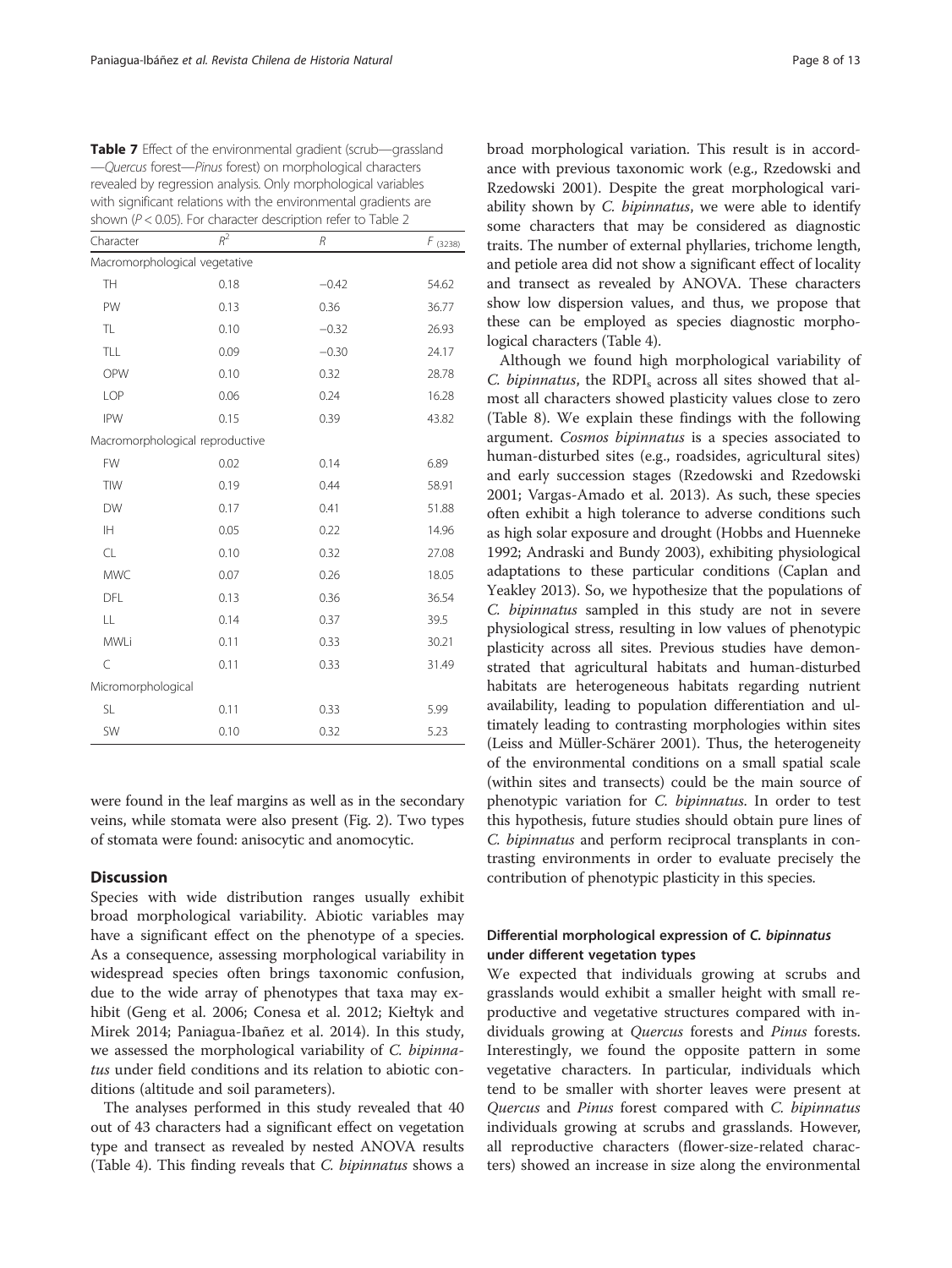<span id="page-8-0"></span>Table 8 Simplified Relative Distance Plasticity Index (RDPI<sub>s</sub>) across all sites for all macro- and micromorphological characters measured of C. bipinnatus in Central Mexico

| Character abbreviation | <b>RDPI</b> |
|------------------------|-------------|
| Macromorphological     |             |
| Vegetative             |             |
| TH                     | 0.43        |
| H <sub>1</sub> P       | 0.23        |
| PLe                    | 0.16        |
| PW                     | 0.15        |
| <b>NEP</b>             | 0.00        |
| <b>NIP</b>             | 0.00        |
| MWL                    | 0.15        |
| TL                     | 0.12        |
| PL                     | 0.06        |
| <b>TLL</b>             | 0.12        |
| <b>MWP</b>             | 0.08        |
| <b>MVD</b>             | 0.05        |
| <b>NS</b>              | 0.03        |
| FA                     | 0.16        |
| PA                     | 0.08        |
| <b>TPL</b>             | 0.05        |
| <b>MWP</b>             | 0.03        |
| OPW                    | 0.12        |
| LOP                    | 0.15        |
| <b>IPW</b>             | 0.14        |
| LIP                    | 0.12        |
| Reproductive           |             |
| FW                     | 0.06        |
| FL.                    | 0.11        |
| TIW                    | 0.19        |
| <b>DW</b>              | 0.13        |
| $\mathbb H$            | 0.10        |
| LN                     | 0.00        |
| CL                     | 0.08        |
| MWC                    | 0.15        |
| <b>DFL</b>             | 0.10        |
| LL                     | 0.19        |
| MWLi                   | 0.24        |
| R                      | 0.02        |
| G                      | 0.02        |
| B                      | 0.00        |
| $\subset$              | 0.11        |
| M                      | 0.03        |
| Y                      | 0.05        |
|                        |             |

Table 8 Simplified Relative Distance Plasticity Index (RDPI<sub>s</sub>) across all sites for all macro- and micromorphological characters measured of C. bipinnatus in Central Mexico (Continued)

| Micromorphological characters |  |
|-------------------------------|--|
| TrL<br>0.04                   |  |
| SI<br>0.05                    |  |
| SL<br>0.05                    |  |
| <b>SW</b><br>0.06             |  |

gradient. Also, size-related stomata characters also increased following the environmental gradient (Table [7](#page-7-0)).

Quercus and Pinus forests usually exhibit a greater water and nutrient availability compared with grasslands and scrubs in central Mexico. Thus, we expected an overall increase in size along the environmental gradient. The finding of the inverse pattern in some vegetative characters suggests that resource allocation towards vegetative characters is greater at grasslands and scrubs. Meanwhile, resource allocation in Pinus forests and Quercus forests favors an increase in size of reproductive structures (measured as flower-size-related characters). As *C. bipinnatus* is an annual herb, this strategy seems advantageous. In favorable sites, more nutrients will be available and the production of pollen and seeds would be enhanced, while at adverse conditions the production of higher plants with larger leaves would favor the photosynthetic activity of C. bipinnatus.

On the other hand, discriminant function analysis (DFA) revealed that individuals of C. bipinnatus collected at grasslands and Pinus forests were grouped into two distinct clusters, while individuals growing at scrubs and Quercus forests showed significant overlap (Fig. [1](#page-6-0)). The differences between the environmental conditions between grasslands and Pinus forests may act as an environmental pressure that leads to contrasting phenotypic expression of C. bipinnatus.

DFA also showed that individuals collected at scrubs and Quercus forest exhibited significant overlap (Fig. [1](#page-6-0)). Following the above argument, this pattern may arise because local conditions are very similar between sites. We hypothesize that the similarity in the environmental conditions between the sampled Quercus forests and scrubs may explain the observed pattern. In central Mexico, some Quercus forests (dominated by Quercus deserticola and Quercus frutex among others) are often associated with water-stress conditions similar to those found in scrubs (Medina Lemus and Tejero-Díez [2006](#page-11-0)). Also, severe deforestation in the last century in central Mexico has led to the establishment of shrub- or scrub-type vegetation in sites previously occupied by Quercus or other tree species (Rzedowski [1978;](#page-12-0) Challenger [1998;](#page-11-0) Galicia and García-Romero [2007\)](#page-11-0). In particular, in one scrub locality sampled in this study (Concordia), we found several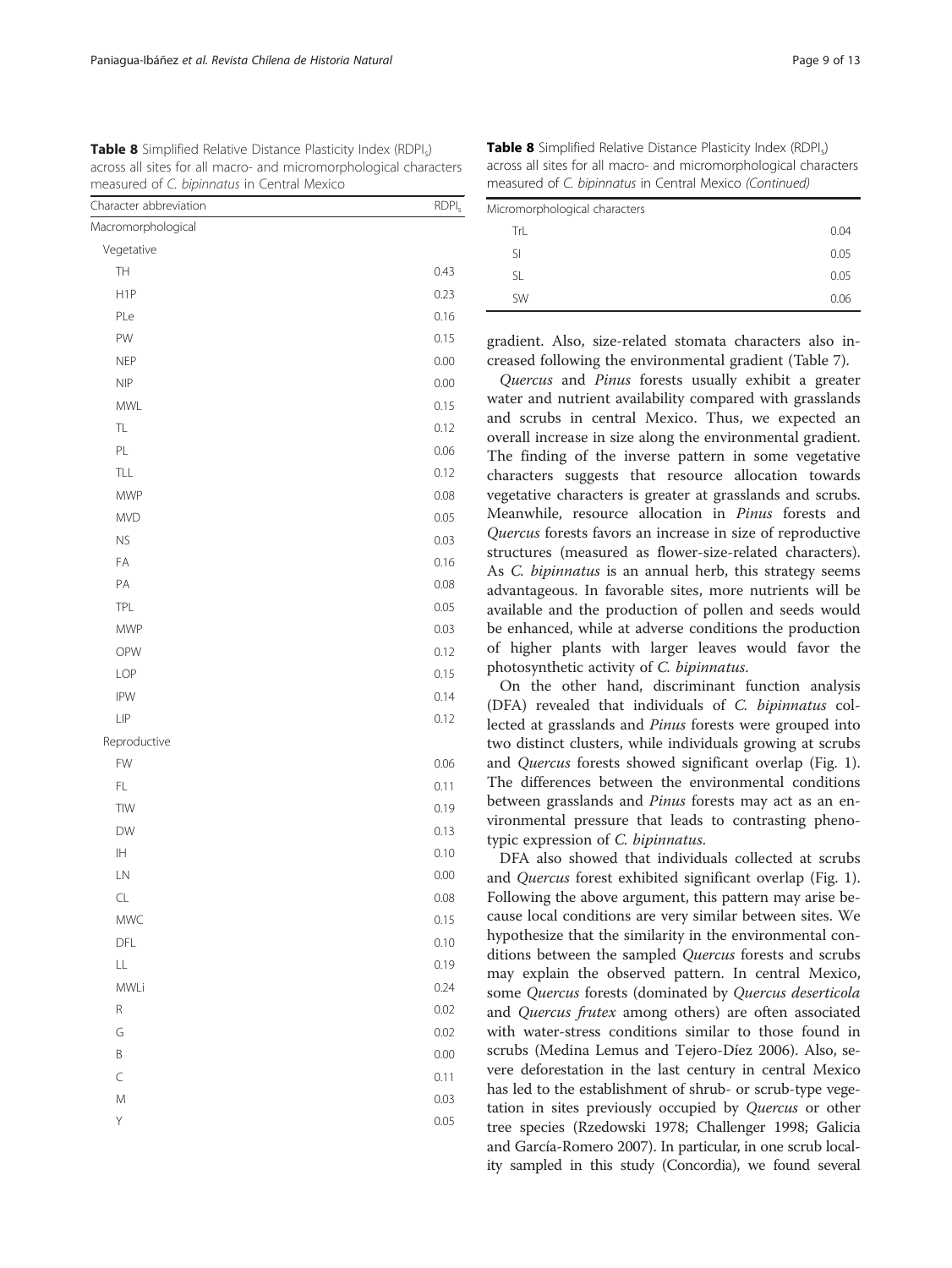<span id="page-9-0"></span>

sparsely Quercus sp. individuals in poor condition, suggesting that this site was formerly a Quercus forest (Medina Lemus and Tejero-Díez [2006\)](#page-11-0). Thus, the similarity in the conditions between the Scrub and Quercus forest sampled in this study and the recent deforestation of Quercus forests may account for the overlap of C. bipinnatus individuals revealed by DFA.

## Abiotic variables and character expression of C. bipinnatus

We found a significant effect of locality in all soil parameters measured (Table [3\)](#page-2-0). Also, locality showed a significant effect in all but three micro- and macromorphological characters of C. bipinnatus (Table [4](#page-3-0)). Regression analysis between morphological and abiotic variables revealed some interesting patterns. We are aware that relatively low determination coefficients were obtained through the regression analyses. That is, variables not considered in this study (i.e., genetic) may also have a significant effect in morphological expression in C. bipinnatus. However, we briefly discuss the general patterns deduced in this study.

First, a negative correlation was found between total individual height and altitude ( $r = -0.45$ ). This pattern may arise because altitude has a significant effect in precipitation and temperature (Dillion et al. [2006\)](#page-11-0). Reduced

temperatures and shifts in precipitation may account for the observed pattern in height of C. bipinnatus. Smaller plants at high altitudes may also occur in response to NH4 content. In this study altitude was negatively correlated with soil NH<sub>4</sub> content ( $r = -0.54$ ). As nitrogen is a macronutrient found in proteins and nucleic acids, the increase in altitude will reduce the nitrogen available to the plant, leading to smaller plants. This pattern is coincident with other studies reporting smaller plants at increasing altitudes (Lavorel and Grigulis [2012](#page-11-0)). Besides the effect of soil  $NH<sub>4</sub>$  content in plant height, we found that this soil parameter was also significantly correlated with the overall size characters related with leaves, lig-ules, and paleae (Table [5\)](#page-4-0). The role of  $NH<sub>4</sub>$  in plant nutrition may also account for this pattern.

Another pattern found between abiotic variables and the morphology of C. *bipinnatus* is the relation between ligule colors and pH. Interestingly, all color characters were related with soil acidity (Table [5](#page-4-0)). At greater soil acidity there is a trend for ligules to exhibit predominantly cian and magenta colors (i.e., white), while at alkaline soils red, blue, and green will be the predominant colors (i.e., purple). This pattern may be partially explained by the differential colors that anthocyanins may exhibit when subjected to different pH levels (Bueno et al. [2012\)](#page-11-0). These pigments are water soluble and exhibit a red coloration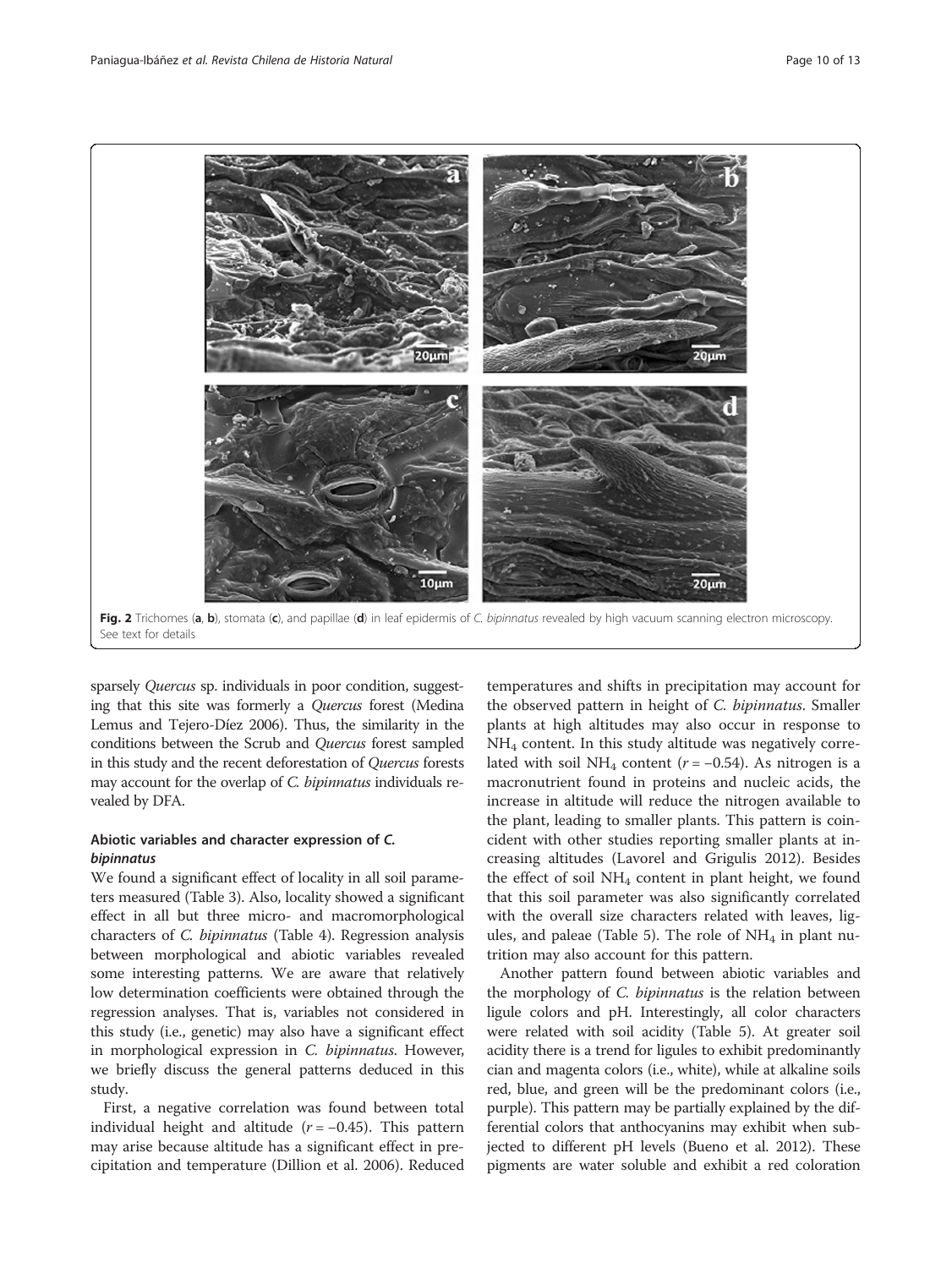when subjected acid solutions, purple in near neutral pH and blue in alkaline solutions (Bueno et al. [2012\)](#page-11-0). Thus, soil pH may be partially involved in ligule pigmentation. However, genetic factors may greatly contribute to ligule color. As mentioned earlier, Paniagua-Ibañez et al. [\(2014](#page-11-0)) proposed the intraspecific taxa C. bipinnatus var. albiflorus where white ligule individuals are included. Individuals of C. bipinnatus var. albiflorus were found in close proximity to C. bipinnatus with purple ligules. The soil pH of the locality where both taxa were found was nearly neutral ( $pH = 7.07$ ). So, we hypothesize that ligule color is under genetic control, while soil pH may be playing a minor role.

In addition to soil pH and  $NH_4$  content,  $PO_4$  content in soil also had a significant effect in a number of characters. In particular,  $PO_4$  showed a positive significant effect in several reproductive characters related with the overall size of ligules and inflorescences. Also, vegetative characters such as the size of phyllaries were positively and significantly correlated to soil's  $PO_4$  content (Table [5\)](#page-4-0). Phosphorous is considered one of the most important nutrients in terrestrial ecosystems (Donahue et al. [1997](#page-11-0)) and is considered a macronutrient in plants. As such, the lowered levels of phosphorous have been related with a diminished production of flowers and leaves as well as poor performance of plants (Marschner [2002](#page-11-0); Agusti [2003](#page-11-0); Lavorel and Grigulis [2012\)](#page-11-0).

#### Character correlation in C. bipinnatus

Morphological character correlation is a well-known feature of plants (Price and Weitz [2012\)](#page-11-0). However, the study of character correlation in a particular taxon is important, as this will facilitate the selection of characters in a morphological study: the characters that exhibit more independence would be the ideal ones to be included in morphological analysis.

For C. bipinnatus, we found massive character correlation; all macromorphological characters were correlated with at least one character (Additional file [1](#page-11-0)). This raises an interesting question regarding morphometric studies: which characters should we employ in the data analysis? In this particular case, we employed a DFA analysis to discriminate between individuals growing at different vegetation types. DF1 clearly separated individuals into groups (Fig. [1\)](#page-6-0). Variables total individual height (TH), number of leaf segments (NS), fruit length (FL), and disk width (DW) had the highest standardized canonical discriminant function coefficients in DF1 were. These variables should be assessed when comparing the overall morphology of *C. bipinnatus* growing at different vegetation types.

However, when assessing the morphological variability of C. bipinnatus within a population, other characters should be employed. As suggested by some authors (e.g.,

Tetsana et al. [2014](#page-12-0)), we recommend that characters exhibiting massive intercorrelation should be omitted of morphological analyses. In the case of C. bipinnatus, we found that all characters exhibited correlation with at least one character. However, leaf, ligule, and bract size-related characters showed high and significant correlations within themselves. Thus, a limited number of size-related characters of these structures should be employed in this kind of studies (i.e., only one length measurement). Also, the length and width of ligules should be avoided, as these showed correlations with 68–76 % of the characters. On the other hand, some characters clearly exhibited low correlations. In particular, the number of ligules and the fruit width showed low percentage of correlations with other characters. Also, characters regarding ligule colors showed almost no correlations with other vegetative characters. So, we suggest that these characters may be helpful in morphological studies of C. bipinnatus and in members of the Asteraceae family in general.

#### Conclusions

In this study we explored the intraspecific morphological variability of Cosmos bipinnatus. The results obtained in these study revealed that this species shows a broad range of morphological variation partly due to the environmental pressure acting at each site (e.g. altitude and NH4 content). Despite its great morphological variability, we were able to identify diagnostic morphological characters for Cosmos bipinnatus: number of external phyllaries, trichome length and petiole area. We propose that these characters should be explored in detail when taxonomic confusion arises. Also, massive character intercorrelation was found in the morphological characters of this species. Although this was an expected result, we found that flower-related characters (number of ligules, fruit width and ligule color) showed low intercorrelation and thus, they should be employed in morphometric studies of Cosmos bipinnatus and other members of the Asteraceae family.

We hypothesize that individuals growing at wetter and more temperate habitats (Pinus and Quercus forest) will display greater height and longer structures compared to drier and warmer habitats (Scrub and Grasslands). Regarding reproductive structures, we found bigger flowers and associated structures in temperate habitats. However, the opposite pattern was found when we explored vegetative characters. The differential resource allocation between sites may partly explain this pattern.

Finally we found low levels of phenotypic plasticity in all characters analyzed. As a weedy species, C. bipinnatus shows high tolerance to environmental stress. So, we hypothesize that the plants collected at contrasting vegetation types were not in severe physiological stress. Also, we propose that the heterogeneity of the environmental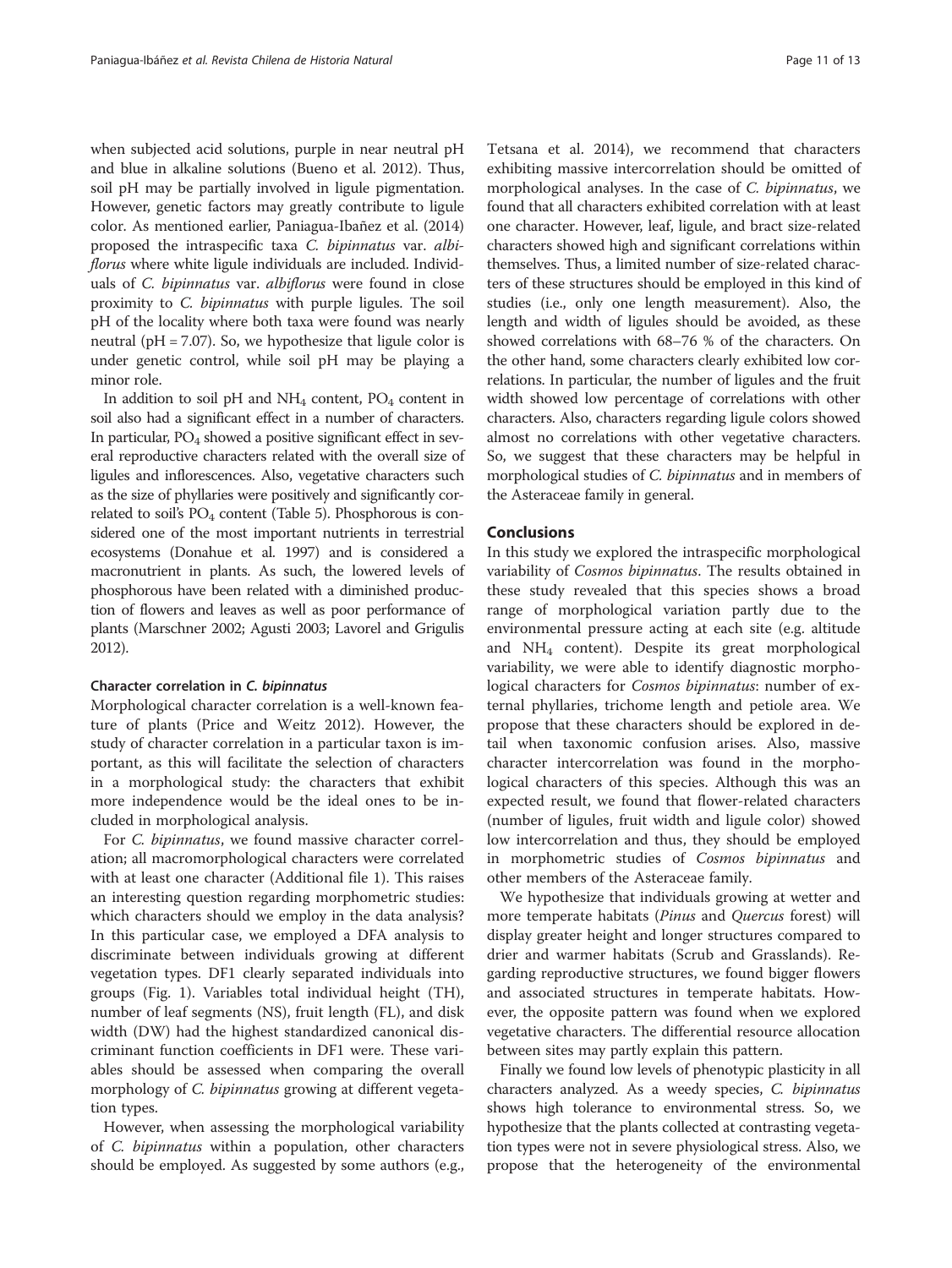<span id="page-11-0"></span>conditions on small spatial scales is the main source of phenotypic variation of C. bipinnatus. However, future studies should explore the phenotypic plasticity in more detail by performing reciprocal transplants of pure lines growing at contrasting environments in order to evaluate precisely the contribution of the phenotypic plasticity to the phenotypic variation of C. bipinnatus.

## Additional file

[Additional file 1:](http://www.revchilhistnat.com/content/supplementary/s40693-015-0044-4-s1.xls) Character intercorrelation within and between vegetative and reproductive macromorphological characters of **Cosmos bipinnatus.** Only significant correlation coefficients ( $P < 0.05$ ) are shown. (XLS 52.0 KB)

#### Competing interests

The authors declare that they have no competing interests.

#### Authors' contributions

MG contributed with the micromorphological analyses and revision of the manuscript. OH and SS contributed with the edaphological analyses and revision of the manuscript. PI contributed with the field sampling and experimental work. LC contributed with the statistical analyses and manuscript writing. RR contributed with the taxonomical determination and field work. TS contributed with the original idea, experimental design, statistical analyses and manuscript writing. All authors participated in the review topic design, in the data analyses, and in the manuscript writing. Also, all authors read and approved the final version of the manuscript.

#### Acknowledgements

The authors thank Gabriel Flores, Mauricio Mora-Jarvio, and Guillermo Sánchez for their help with field collections and for their technical assistance. This research was supported by grants from CONACYT- Mexico (61725) to E.T.S. Also this research was supported by scholarship from CONACYT-SEP Mexico to M.P.I. We also thank Posgrado en Ciencias Biológicas (UNAM).

#### Author details

<sup>1</sup>Departamento de Sistemática y Evolución, Centro de Investigación en Biodiversidad y Conservación, Universidad Autónoma del Estado de Morelos, Av. Universidad 1001, Col. Chamilpa, Cuernavaca, Morelos CP 62209, Mexico. <sup>2</sup>Posgrado en Ciencias Biológicas, Universidad Nacional Autónoma de México, Apartado Postal 70-181, 04510 Delegación Coyoacán, DF, México. <sup>3</sup> Laboratorio de Investigaciones Ambientales, Centro de Investigación en Biotecnología, Universidad Autónoma del Estado de Morelos, Av. Universidad 1001, Col. Chamilpa, Cuernavaca, Morelos CP 62209, Mexico.

#### Received: 20 March 2015 Accepted: 5 August 2015 Published online: 18 August 2015

#### References

- Agusti M (2003) Citricultura. Ediciones Mundi Prensa, Madrid
- Andraski TW, Bundy LG (2003) Relationships between phosphorus levels in soil and in runoff from corn production systems. J Environ Qual 32:310–316
- Bray RH, Kurtz LT (1945) Determination of total, organic, and available form of phosphorus in soils. Soil Sci 59:39–46
- Bremmer JM (1965) Inorganic forms of nitrogen. In: Black CA (ed) Methods of soil analysis. American Society of Agronomy. Madison, Wisconsin
- Bueno JM, Sáez-Plaza P, Ramos-Escudero F, Jiménez AM, Fett R, Asuero AG (2012) Analysis and antioxidant capacity of anthocyanin pigments. Part II: Chemical structure, color, and intake of anthocyanins. Cr Rev Anal Chem 42:126–151
- Caplan JS, Yeakley JA (2013) Functional morphology underlies performance differences among invasive and non-invasive ruderal Rubus species. Oecologia 173:363–374
- Challenger A (1998) Utilización y Conservación de los Ecosistemas Terrestres de México. Pasado, Presente y Futuro. CONABIO, Mexico City
- Conesa MA, Musi M, Roselló JA (2012) Leaf shape variation and taxonomic boundaries in two sympatric rupicolous species of Helichrysum (Asteraceae:

Gnaphalieae), assessed by linear measurements and geometric morphometry. Biol J Linn Soc 106:498–513

- Dillion ME, Frazier MR, Dudley R (2006) Into thin air: Phisiology and evolution of alpine insects. Integr Comp Biol 46:49–51
- Donahue RL, Miller RW, Shickluna JC (1997) Soils: An introduction to soils and plant growth. Prentice-Hall International, Englewood
- Driessen P, Deckers J (eds) (2001) Lecture notes on the major soils of the world. Food and Agriculture Organization of The United Nations, Rome, 334 pp
- Farooq M, Wahid A, Kobayashi N, Fujita D, Basra SMA (2009) Plant drought stress: effects, mechanisms and management. Agron Sustain Dev 29:185–212
- Funk VA, Susanna A, Stuessy TF, Baller RJ (2009) Systematics, evolution and biogeography of Compositae. Internacional Association for Plant Taxonomy. University of Vienna, Vienna
- Galicia L, García-Romero A (2007) Land use and land cover change in highland temperate forests in the Izta-Popo National Park, central Mexico. Mt Res Dev 27:48–57
- Geng Y, Pan X, Xu C, Zhang W, Li B, Chan J (2006) Phenotypic plasticity of invasive Iternanthera philoxeroides in relation to different water availability compared to its native congener. Acta Oecol 30:380–385
- Hobbs RJ, Huenneke LF (1992) Disturbance, diversity, and invasion: implications for conservation. Conserv Biol 6:324–337
- Holmgren M, Gómez-Aparicio L, Quero JL, Valladares F (2011) Non-linear effects of drought under shade: reconciling physiological and ecological models in plant communities. Oecologia 169:293–305
- Kiełtyk P, Mirek Z (2014) Taxonomy of the Solidago virgaurea group (Asteraceae) in Poland, with special reference to variability along an altitudinal gradient. Folia Geobot 49:259–282
- Kollmann J, Bañuelos JM (2004) Latitudinal trends in growth and phenology of the invasive alien plant Impatiens glandulifera (Balsaminaceae). Diversity Distrib 10:377–385
- Kuta E, Jezdrzejczyk-Koryciska M, Cieslak E, Rostanski A, Szczepaniak M, Migdałek G, Wasowicz P, Suda J, Combik M, Słomka A (2013) Morphological versus genetic diversity of Viola reichenbachiana and V. riviniana (sect. Viola, Violaceae) from soils differing in heavy metal content. Plant Biol 16:924–934
- Lavorel S, Grigulis K (2012) How fundamental plant functional trait relationships scale-up to trade-offs and synergies in ecosystem services. J Ecol 100:128–140
- Leiss KA, Müller-Schärer H (2001) Adaptation of Senecio vulgaris (Asteraceae) to ruderal and agricultural habitats. Am J Bot 88:1593–1599
- López-Bucio J, Cruz-Ramírez A, Herrera-Estrella L (2003) The role of nutrient availability in regulating root architecture. Curr Opin Plant Biol 6:280–287
- Manivannan P, Jaleel CA, Somasundaram R, Panneerselvam R (2008) Osmoregulation and antioxidant metabolism in drought stressed Helianthus annuus under triadimefon drenching. Comp Rend Biol 331:418–425
- Marschner H (2002) Mineral nutrition of higher plants. Academic Press, London Medina Lemus JG, Tejero-Díez J (2006) Flora y vegetación del parque estatal
- Atizapán-Valle Escondico, Estado de México, México. Polibotánica 21:1–43 Moles AT, Warton DI, Warman L, Swenson NG, Laffan SW, Zanne AE, Pitman A, Hemmings FA, Leishman MR (2009) Global patterns in plant height. J Ecol 97:923–932
- Mozaffari K, Arshi Y, Zeinali-Khanghaa H (1996) Research on the effects of water stress on some morphophysiological traits and yield components of sunflower (Helianthus annuus L.). Seed Plant 12:24–33
- Nicotra AE, Atkin OK, Bonser SP, Davidson AM, Finnegan EJ, Mathesius U, Poot P, Purugganan MD, Richards CL, Valladares F, van Kleunen M (2010) Plant phenotypic plasticity in a changing climate. Trends Plant Sci 15:684–692
- Paniagua-Ibañez M, Zepeda-Rodríguez A, Mussali-Galante P, Ramírez-Rodríguez R, Tovar-Sánchez E (2014) Micro and macro- morphological variation of Cosmos bipinnatus and Cosmos bipinnatus var. albiflorus in symatric zones in central Mexico. In: Ignacio Ribas I (ed) Sunflowers. Growth and development, environmental influences and pests/diseases. Nova Publishers, New York
- Ponsie ME, Johnson SD, Edwards TJ (2009) A morphometric analysis of the Bonatea speciosa complex (Orchidaceae) and its implications for species boundaries. Nord J Bot 27:166–177
- Price CA, Weitz JS (2012) Allometric covariation: a hallmark behavior of plants and leaves. New Phytol 193:882–889
- Ramamoorthy TP, Bye R, Lot A, Fa J (1993) Biological diversity of Mexico. Oxford University Press, New York, Origins and distribution
- Ran F, Zhang X, Zhang Y, Korpelainen H, Li C (2013) Altitudinal variation in growth, photosynthetic capacity and water use efficiency of Abies faxoniana